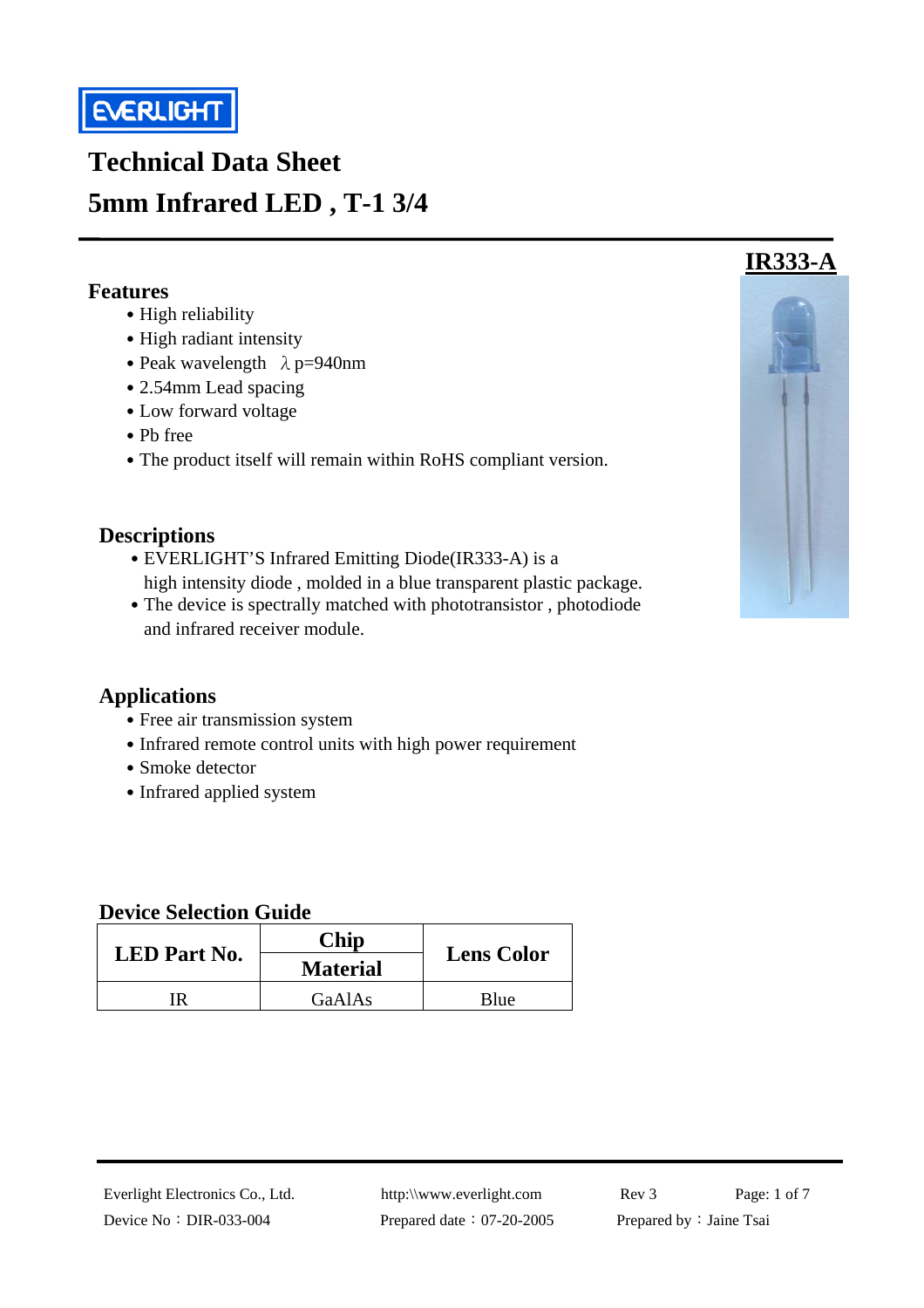

## **Package Dimensions**



**Notes:** 1.All dimensions are in millimeters

2.Tolerances unless dimensions ±0.25mm

#### **Absolute Maximum Ratings (Ta=25**℃**)**

| <b>Parameter</b>                    | <b>Symbol</b>       | <b>Rating</b>  | <b>Units</b> |
|-------------------------------------|---------------------|----------------|--------------|
| <b>Continuous Forward Current</b>   | ${\rm I}_{{\rm F}}$ | 100            | mA           |
| <b>Peak Forward Current</b>         | $I_{FP}$            | 1.0            | A            |
| <b>Reverse Voltage</b>              | $V_{R}$             | 5              | V            |
| <b>Operating Temperature</b>        | $\rm T_{\rm opr}$   | $-40 \sim +85$ | °C           |
| <b>Storage Temperature</b>          | $T_{\text{stg}}$    | $-40 \sim +85$ | °C           |
| <b>Soldering Temperature</b>        | $T_{sol}$           | 260            | ′ົ           |
| Power Dissipation at (or below)     | $P_d$               | 150            | mW           |
| $25^{\circ}$ C Free Air Temperature |                     |                |              |

**Notes:**  $*1:I_{FP}$  Conditions--Pulse Width  $\leq 100 \mu$  s and Duty  $\leq 1\%$ .

\*2:Soldering time≦5 seconds.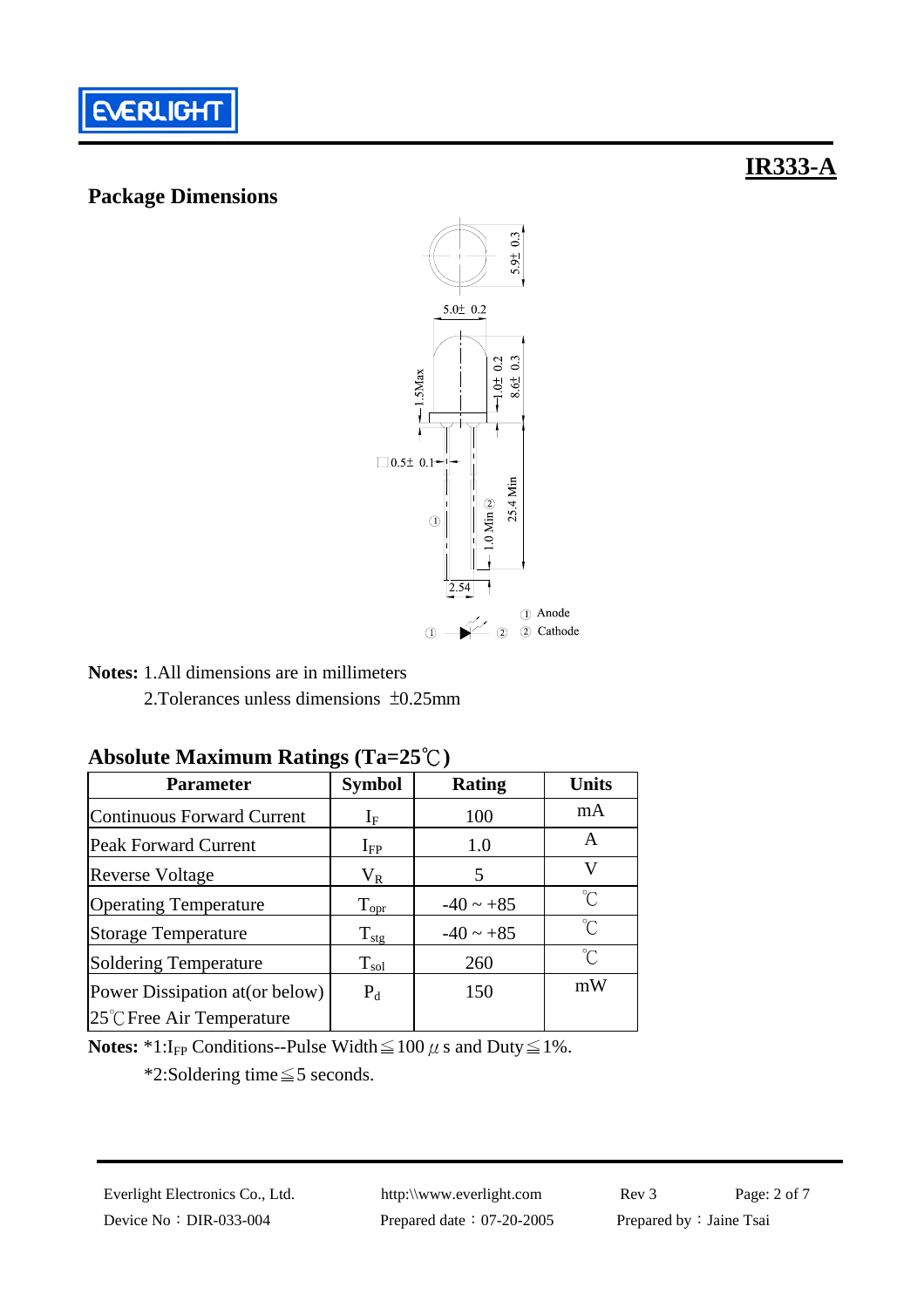

| <b>Parameter</b>         | <b>Symbol</b>    | <b>Condition</b>                                                | Min. | Typ.  | Max. | <b>Units</b>            |
|--------------------------|------------------|-----------------------------------------------------------------|------|-------|------|-------------------------|
|                          |                  | $I_F = 20mA$                                                    | 7.8  | 20    | --   |                         |
| <b>Radiant Intensity</b> | Ee               | $I_F = 100mA$<br>Pulse Width $\leq 100 \mu$ s , Duty $\leq 1\%$ |      | 85    | --   | mW/sr                   |
|                          |                  | $I_F = 1A$<br>Pulse Width $\leq 100 \mu$ s , Duty $\leq 1\%$ .  |      | 750   | $-$  |                         |
| Peak Wavelength          | $\lambda$ p      | $I_F = 20mA$                                                    | --   | 940   | --   | nm                      |
| Spectral                 | $\Delta \lambda$ | $I_F = 20mA$                                                    |      | 45    |      | nm                      |
| <b>Bandwidth</b>         |                  |                                                                 |      |       |      |                         |
|                          |                  | $I_F = 20mA$                                                    |      | 1.2   | 1.5  |                         |
| <b>Forward Voltage</b>   | $\rm V_F$        | $I_F = 100mA$<br>Pulse Width $\leq 100 \mu$ s , Duty $\leq 1\%$ |      | 1.4   | 1.8  | $\overline{\mathsf{V}}$ |
|                          |                  | $I_F = 1A$<br>Pulse Width $\leq 100 \mu$ s , Duty $\leq 1\%$ .  | --   | 2.6   | 4.0  |                         |
| <b>Reverse Current</b>   | $I_{R}$          | $V_R = 5V$                                                      |      | $- -$ | 10   | $\mu$ A                 |
| View Angle               | $2 \theta$ 1/2   | $I_F = 20mA$                                                    |      | 20    |      | deg                     |

# **Electro-Optical Characteristics (Ta=25**℃**)**

#### **Rank**

Condition:  $I_F=20mA$ 

Unit: mW/sr

| <b>Bin Number</b> | M                         |                                            | n       |      |
|-------------------|---------------------------|--------------------------------------------|---------|------|
| Min               | 7.00<br>.ou               | 11.V                                       | 1 J . U | 41.U |
| Max               | $\sim$ $\epsilon$<br>⊥∠.J | $\overline{ }$<br>$\overline{\phantom{a}}$ | 44.U    | 34.0 |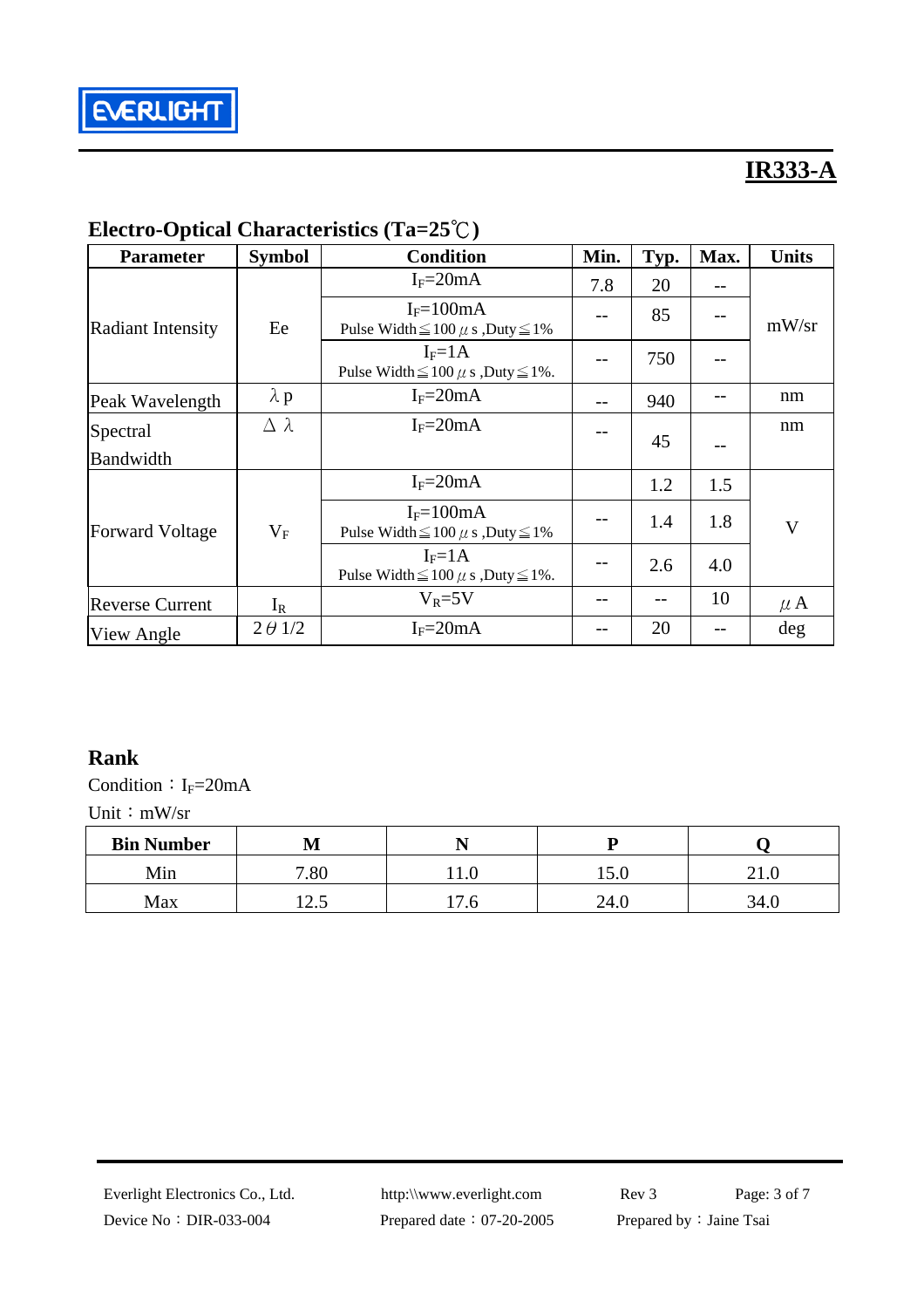

 $I_F = 20mA$ Ta= $25^{\circ}$  C

## **Typical Electro-Optical Characteristics Curves**

Fig.1 Forward Current vs. Fig.2 Spectral Distribution

Ambient Temperature



Fig.3 Peak Emission Wavelength Fig.4 Forward Current Ambient Temperature vs. Forward Voltage





 $0_{880}$ 

920 940

960 980

Wavelength  $\lambda$  (nm)

1040

Relative Radiant Intensity (%)



Device No: DIR-033-004 Prepared date: 07-20-2005 Prepared by: Jaine Tsai

Everlight Electronics Co., Ltd. http:\\www.everlight.com Rev 3 Page: 4 of 7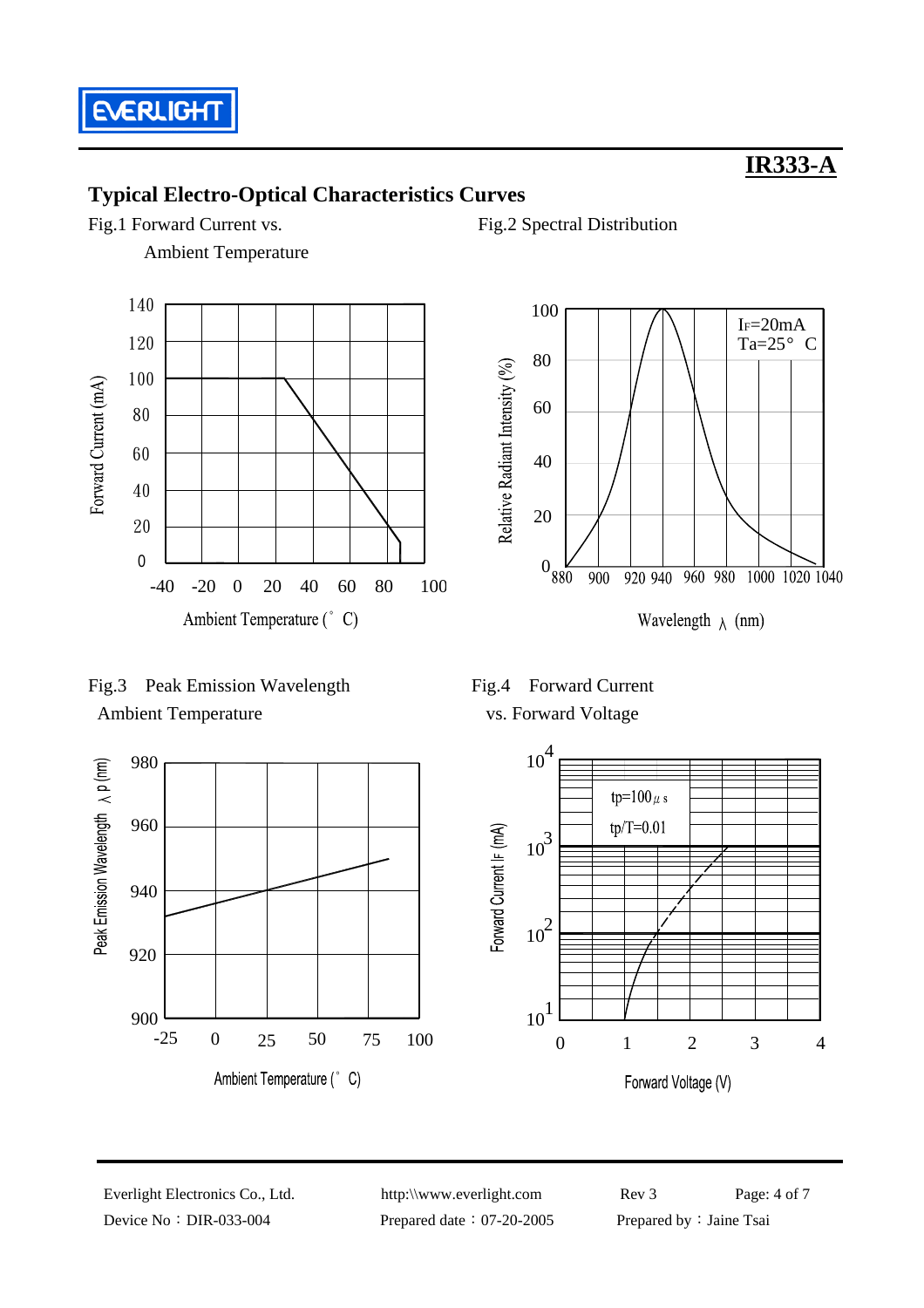

## **Typical Electro-Optical Characteristics Curves**













Device No: DIR-033-004 Prepared date: 07-20-2005 Prepared by: Jaine Tsai

Everlight Electronics Co., Ltd. http:\\www.everlight.com Rev 3 Page: 5 of 7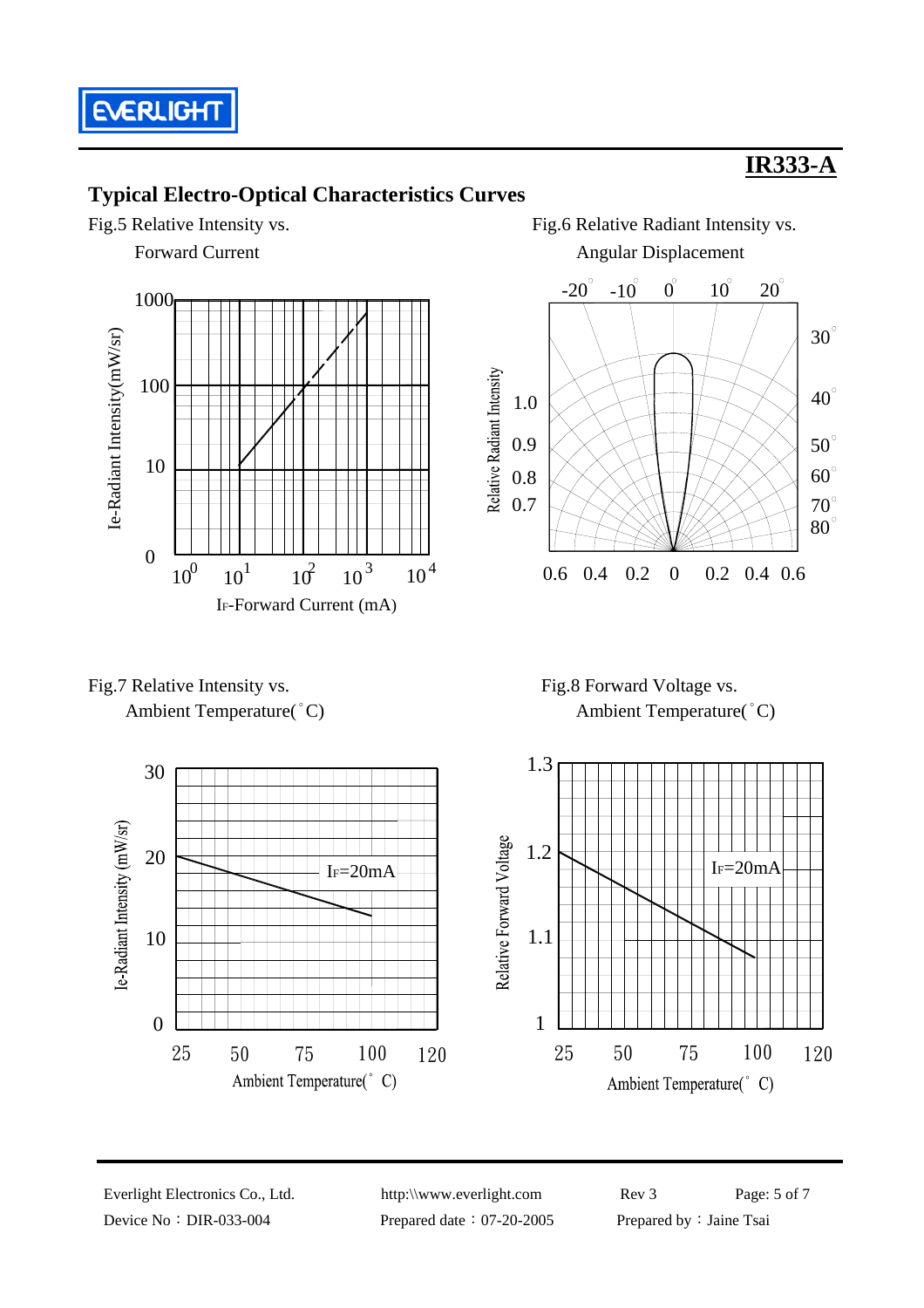

## **Reliability Test Item And Condition**

The reliability of products shall be satisfied with items listed below. Confidence level: 90%

LTPD: 10%

|                | NO. Item                | <b>Test Conditions</b>                       | Test Hours/Sample |                   | Failure                 | Ac/Re |
|----------------|-------------------------|----------------------------------------------|-------------------|-------------------|-------------------------|-------|
|                |                         |                                              | Cycles            | <b>Sizes</b>      | Judgement               |       |
|                |                         |                                              |                   |                   | Criteria                |       |
| 1              | <b>Solder Heat</b>      | TEMP. : $260^{\circ}$ C $\pm$ 5 $^{\circ}$ C | 10secs            | 22pcs             |                         | 0/1   |
| $\overline{2}$ | Temperature Cycle       | $H: +100^{\circ}C$<br>15mins                 | 300Cycles         | 22 <sub>pcs</sub> | $I_R \geq U \times 2$   | 0/1   |
|                |                         | 5mins                                        |                   |                   | $Ee \leq L \times 0.8$  |       |
|                |                         | $L: -40^{\circ}C$<br>15mins                  |                   |                   | $V_F \geq U \times 1.2$ |       |
| 3              | <b>Thermal Shock</b>    | $H : +100^{\circ}C$<br>5mins                 | 300Cycles         | 22 <sub>pcs</sub> |                         | 0/1   |
|                |                         | 10secs                                       |                   |                   | U: Upper                |       |
|                |                         | $L:10^{\circ}C$<br>5mins                     |                   |                   | Specification           |       |
| $\overline{4}$ | <b>High Temperature</b> | TEMP. $\div$ +100°C                          | 1000hrs           | 22pcs             | Limit                   | 0/1   |
|                | Storage                 |                                              |                   |                   | L:Lower                 |       |
| 5              | Low Temperature         | TEMP. $: -40^{\circ}$ C                      | 1000hrs           | 22pcs             | Specification           | 0/1   |
|                | Storage                 |                                              |                   |                   | Limit                   |       |
| 6              | DC Operating Life       | $I_F = 20mA$                                 | 1000hrs           | 22 <sub>pcs</sub> |                         | 0/1   |
| $\overline{7}$ | High Temperature/       | 85°C / 85% R.H                               | 1000hrs           | 22pcs             |                         | 0/1   |
|                | <b>High Humidity</b>    |                                              |                   |                   |                         |       |